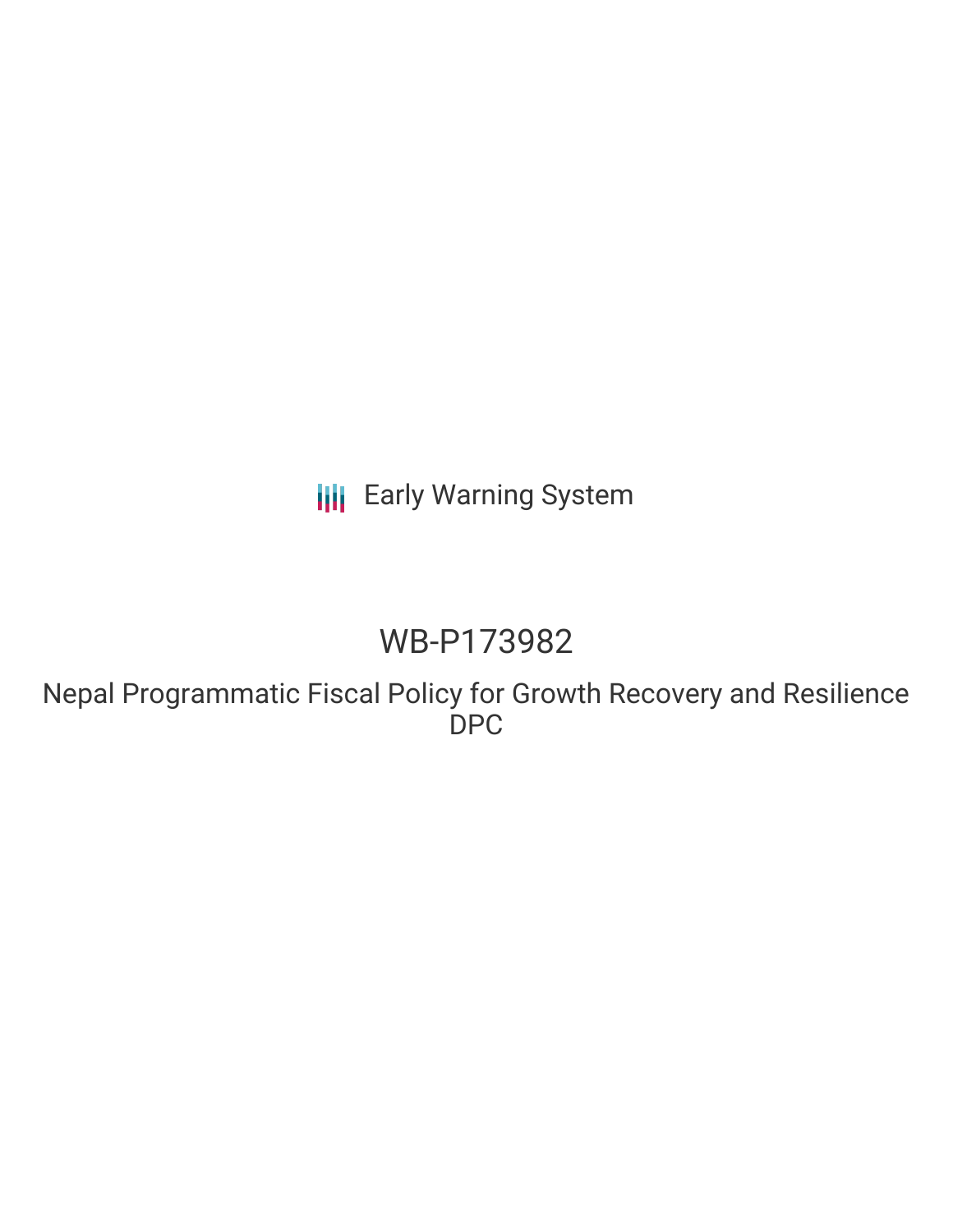

### Early Warning System Nepal Programmatic Fiscal Policy for Growth Recovery and Resilience DPC

#### **Quick Facts**

| <b>Countries</b>               | Nepal               |
|--------------------------------|---------------------|
| <b>Financial Institutions</b>  | World Bank (WB)     |
| <b>Status</b>                  | Proposed            |
| <b>Bank Risk Rating</b>        | U                   |
| <b>Borrower</b>                | Government of Nepal |
| <b>Sectors</b>                 | Law and Government  |
| <b>Investment Amount (USD)</b> | \$100.00 million    |
| <b>Project Cost (USD)</b>      | \$100.00 million    |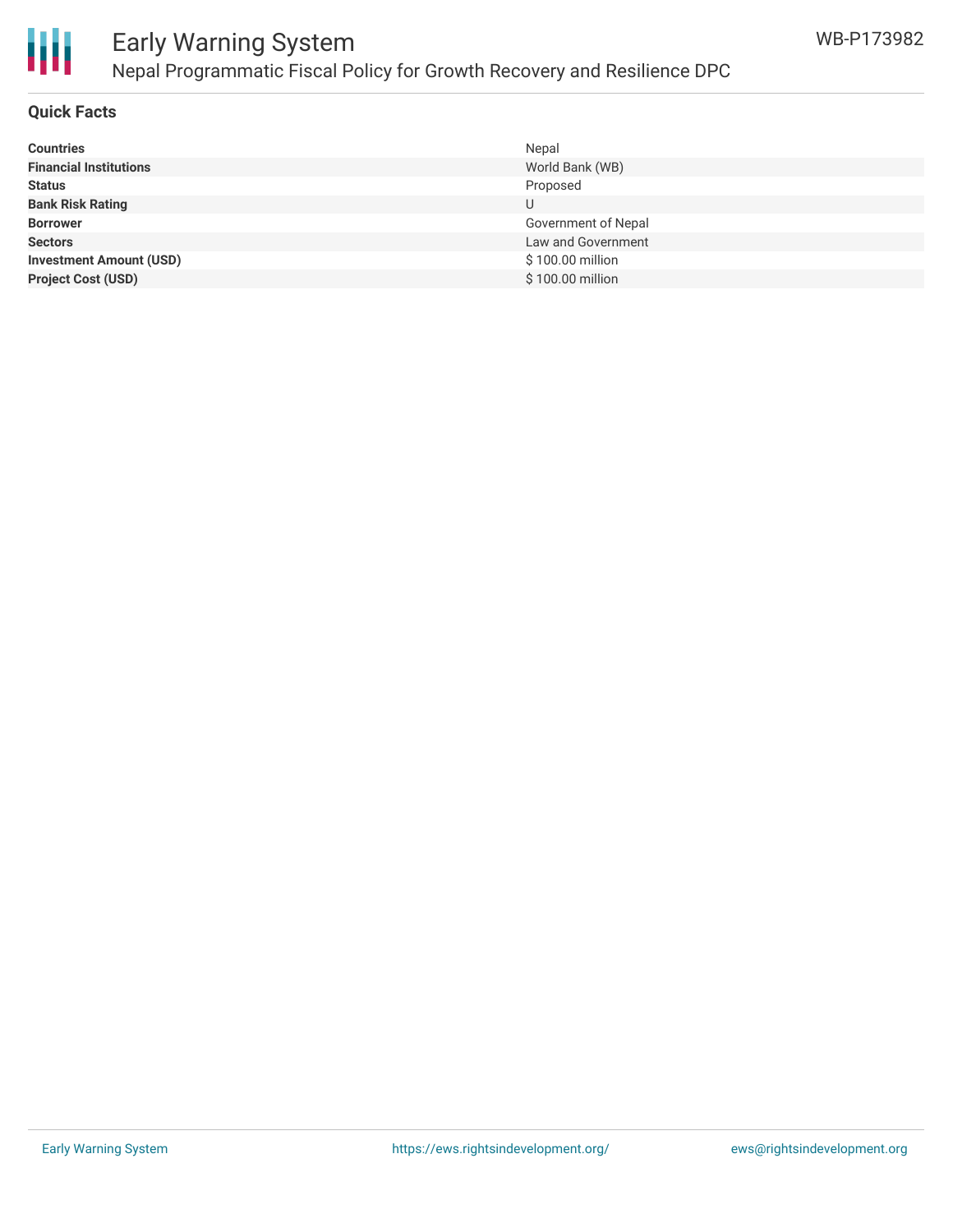

#### **Project Description**

The program's development objectives are to (i) strengthen the regulatory and institutional framework to build back better and greener and (ii) enhance systems and regulations to protect the most vulnerable and support sustainable business growth.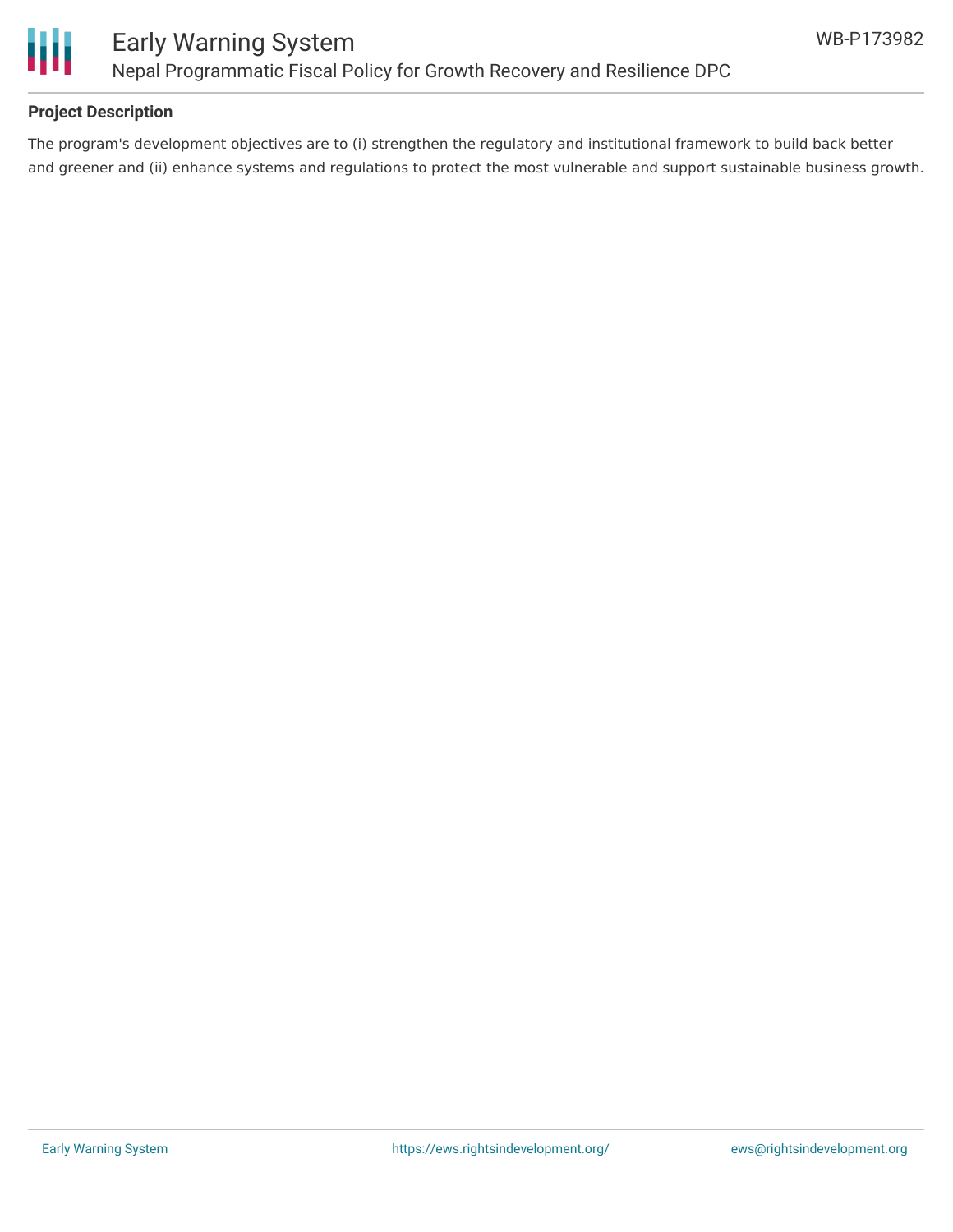

#### **Investment Description**

World Bank (WB)

No investment type available at the time of the snapshot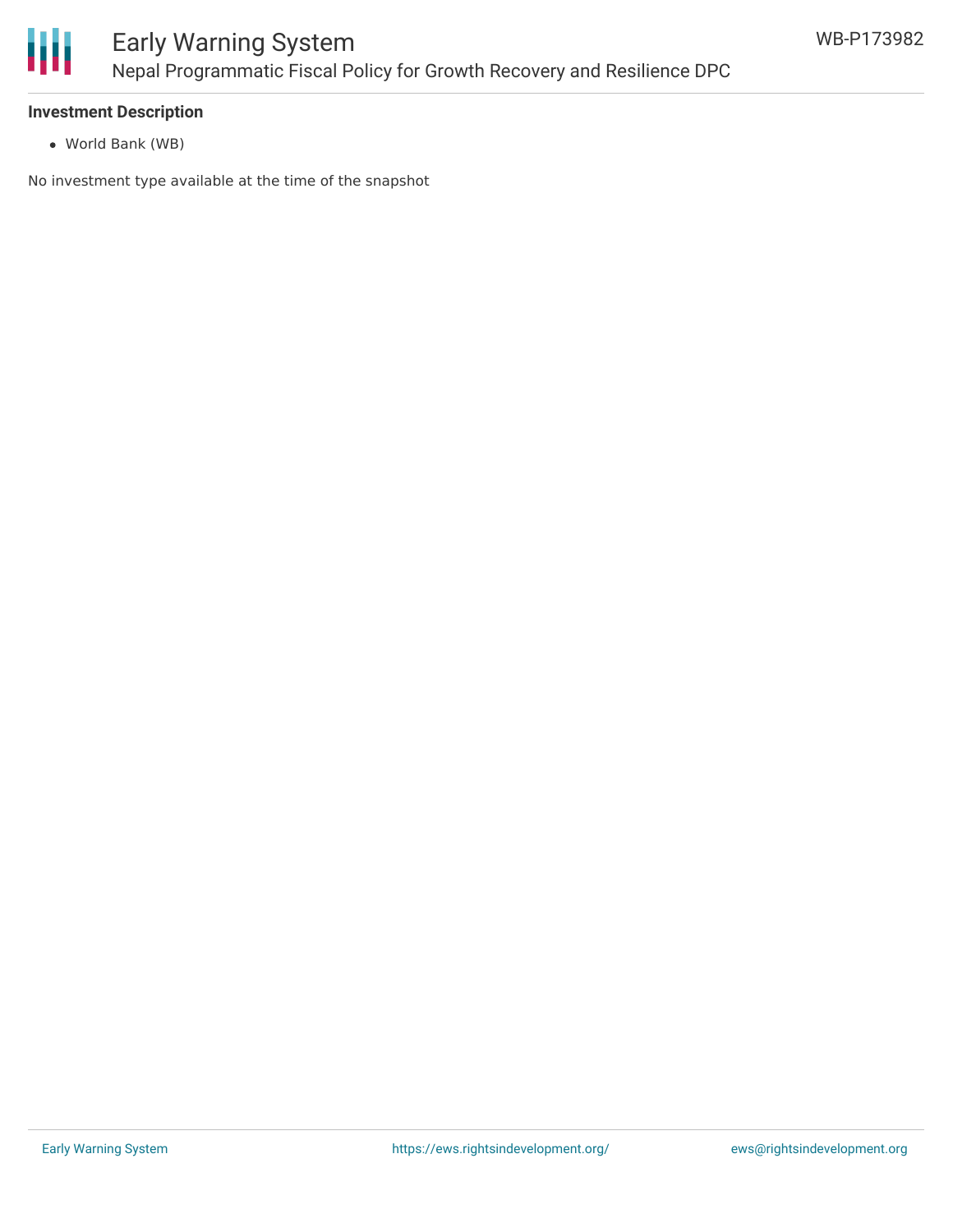

#### **Contact Information**

#### ACCESS TO INFORMATION

To submit an information request for project information, you will have to create an account to access the Access to Information request form. You can learn more about this process at: https://www.worldbank.org/en/access-toinformation/request-submission

#### ACCOUNTABILITY MECHANISM OF THE WORLD BANK

The World Bank Inspection Panel is the independent complaint mechanism and fact-finding body for people who believe they are likely to be, or have been, adversely affected by a World Bank-financed project. If you submit a complaint to the Inspection Panel, they may investigate to assess whether the World Bank is following its own policies and procedures for preventing harm to people or the environment. You can contact the Inspection Panel or submit a complaint by emailing ipanel@worldbank.org. Information on how to file a complaint and a complaint request form are available at: https://www.inspectionpanel.org/how-tofile-complaint